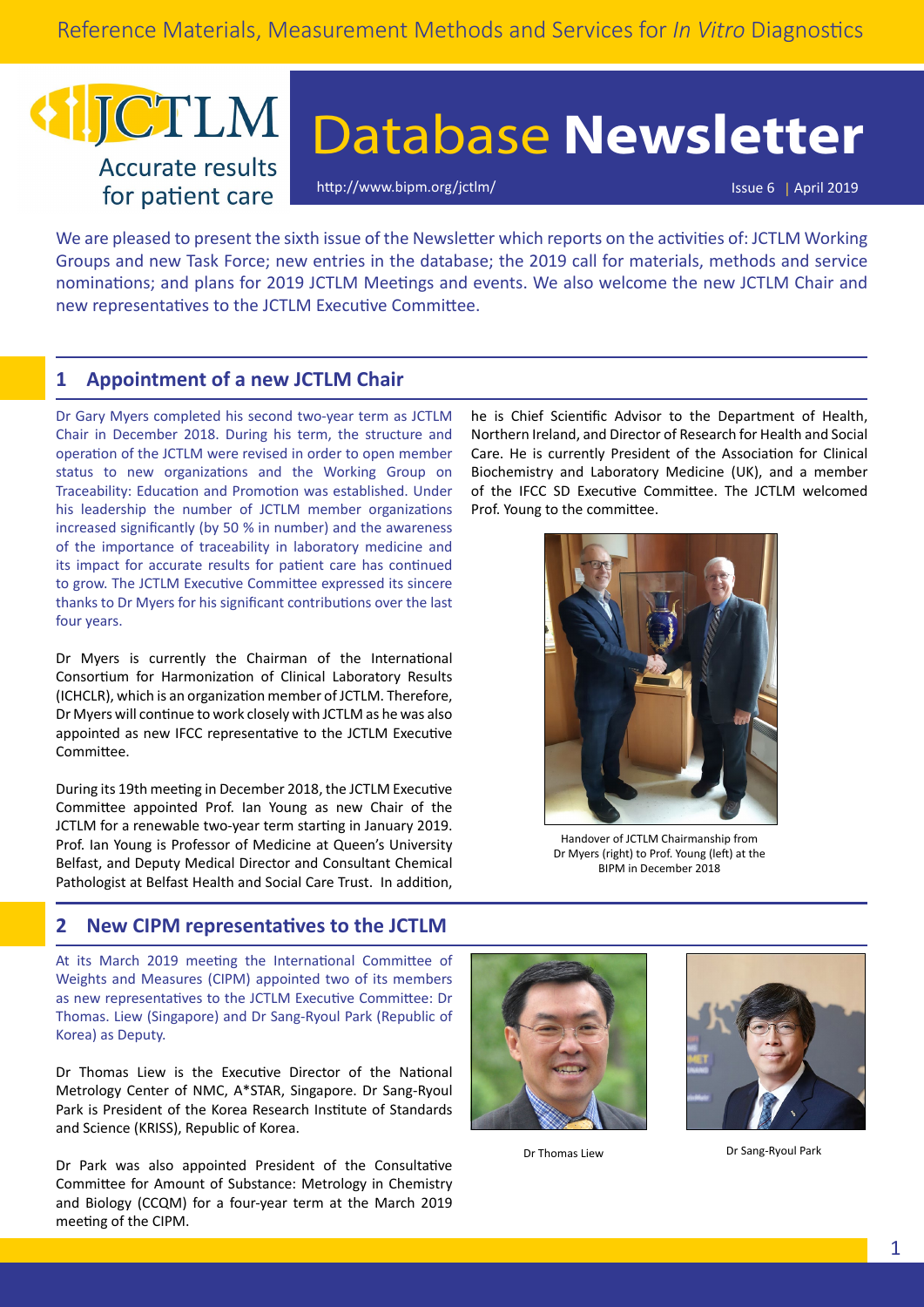## **3 New entries in the JCTLM database - [www.bipm.org/jctlm/](https://www.bipm.org/jctlm/)**

The JCTLM review process conducted in 2018 has resulted in 27 new entries in the JCTLM Database for available higher-order certified reference materials, as well as seven new published reference measurement methods, and 15 new measurement services delivered by reference laboratories. The new entries are listed below:

#### **New entries for available Certified Reference Materials**

| <b>Analyte Category</b> | Analyte                                                                                              |
|-------------------------|------------------------------------------------------------------------------------------------------|
| Proteins                | Amyloid Beta1-42 peptide ( $A\beta$ 42) in three cerebrospinal fluid materials                       |
|                         | HbA1c in Iyophilized human blood hemolysates at three levels                                         |
|                         | Glycated Hemoglobin in human hemolysate buffer at three levels                                       |
| Electrolytes            | Calcium, Chloride, Lithium, Magnesium, Potassium and Sodium in frozen human<br>serum at three levels |

Complete information for each certified reference material entry can be retrieved by clicking on the Analyte name.

#### **New entries for Reference Measurement Methods**

| <b>Analyte Category</b>       | Reference Measurement Method (JCTLM Identification Number)                                                                                                                                                                                                                            |
|-------------------------------|---------------------------------------------------------------------------------------------------------------------------------------------------------------------------------------------------------------------------------------------------------------------------------------|
| Electrolytes                  | ICP-OES based reference measurement procedure for the determination of electrolytes in<br>human blood (JCTLM C15RMP1 for Lithium, C15RMP2 for Sodium, C15RMP3 for Potassium,<br>C15RMP4 for Magnesium and C15RMP5 for Calcium)<br>Grote-Koska D. et al, Metrologia, 2018, 55, 245-253 |
| Metabolites and<br>substrates | ID LC-MS/MS based reference measurement procedure for glucose in blood serum (JCTLM<br>C14RMP11)<br>Zhang T, et al., Analytical Bioanalytical Chemistry, 2016, 408(26), 7403-7411                                                                                                     |
| Nucleic acid                  | Digital PCR based reference measurement method for KRAS G12D/WT in solution (JCTLM<br>C15RMP10)<br>Whale et al., Clinical Chemistry, 2018, 64(9), 1296-1307                                                                                                                           |

Complete information for each method entry can be retrieved by clicking on the JCTLM identification number.

#### **New entries for Reference Measurement Laboratory Services**

| <b>Analyte Category</b>    | Analyte                                                                                                                                                                                                           | <b>Location of Laboratory</b> |
|----------------------------|-------------------------------------------------------------------------------------------------------------------------------------------------------------------------------------------------------------------|-------------------------------|
| <b>Electrolytes</b>        | Lithium, Sodium, Potassium,<br><b>Magnesium and Calcium in blood</b><br>serum/plasma, urine, and calibration<br>solution                                                                                          | Germany                       |
|                            | Calcium in blood serum                                                                                                                                                                                            | China                         |
| <b>Enzymes</b>             | Alanine aminotransferase (ALT)<br>Aspartate aminotransferase (AST)<br>Creatine kinase (CK)<br>Lactate dehydrogenase (LDH)<br>Gamma-glutamyltransferase (GGT)<br>Alpha-amylase (AMY)<br>Alkaline phosphatase (ALP) | China                         |
| Metabolites and Substrates | Urea in blood serum                                                                                                                                                                                               | China                         |
| <b>Proteins</b>            | HbA1c in whole blood                                                                                                                                                                                              | Japan                         |

Complete information for each reference measurement service can be retrieved by clicking on the Analyte name.

## **4 Call for nominations - JCTLM reference materials, methods and services**

The JCTLM invites producers of materials, authors of method publications, and calibration laboratories that provide reference measurement services to submit nominations for review and possible inclusion in the JCTLM database.

Submissions should be sent to jctlm@bipm.org no later than 31st May 2019 using the [procedures and forms available on the](https://www.bipm.org/en/committees/jc/jctlm/jctlm-nominations-and-review.html)  [website.](https://www.bipm.org/en/committees/jc/jctlm/jctlm-nominations-and-review.html)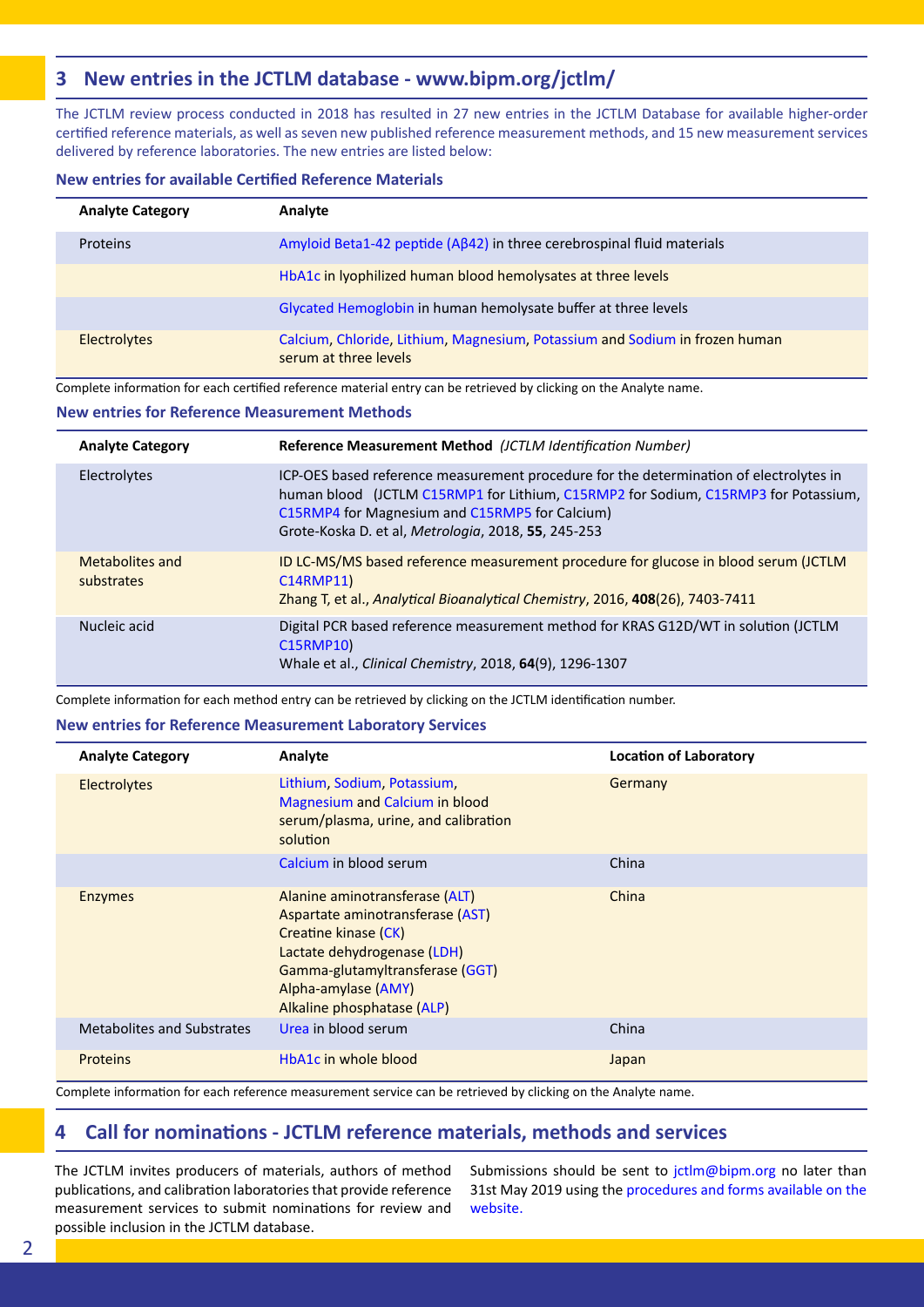## **5 Content of the JCTLM Database**

#### As of April 2019 the [JCTLM Database](https://www.bipm.org/jctlm/) contains:

- 303 entries for certified reference materials that cover about 170 different analytes and represent 200 measurands in 11 categories of analyte ;
- 201 reference measurement methods that cover about 90 different analytes and represent 160 measurands in 10 categories of analyte;
- 187 reference measurement services delivered by 19 reference laboratories and two national metrology institutes in eight countries and which cover 40 different analytes and represent 103 measurands in seven categories of analyte. The pie chart below shows the distribution of the services listed by region of origin of the service provider.

#### Vitamins and micronutrients Proteins Nucleic acids Non-peptide hormones Non-electrolyte metals Metabolites and substrates Enzymes Electrolytes **Drugs Coagulation Factors Blood Groupings Blood cell counting**  $\mathbf 0$  $10$ 30 40 50 60 70 80 90 100 110 120 130 140 150 160 170 180 190 20 Number of entries in the Database Materials Methods Services

**JCTLM Database entries as of April 2019**

|                             | Entries<br>8 | Analyte        | Measurand      | <b>Entries</b><br>B | Analyte        | Measurand | Entries<br>B   | Analyte        | Measurand      |
|-----------------------------|--------------|----------------|----------------|---------------------|----------------|-----------|----------------|----------------|----------------|
| <b>Blood cell counting</b>  |              |                |                | $\overline{2}$      | 1              | 1         |                |                |                |
| <b>Blood groupings</b>      | 3            | 3              | 3              |                     |                |           |                |                |                |
| <b>Coagulation factors</b>  | 1            | 1              | 1              |                     |                |           |                |                |                |
| <b>Drugs</b>                | 33           | 24             | 27             | 15                  | 11             | 18        | 5              | з              | 9              |
| Electrolytes                | 42           | 6              | 12             | 46                  | 7              | 28        | 24             | 6              | 22             |
| <b>Enzymes</b>              | 4            | 4              | 4              | 7                   | 7              | 14        | 75             | 7              | 28             |
| Metabolites and substrates  | 84           | 52             | 57             | 50                  | 15             | 32        | 47             | 10             | 35             |
| Non-electrolyte metals      | 56           | 31             | 38             | 15                  | $\overline{7}$ | 15        |                |                |                |
| Non-peptide hormones        | 23           | 11             | 16             | 32                  | 14             | 20        | 26             | 10             | 32             |
| Nucleic acids               | 7            | $\overline{2}$ | $\overline{a}$ | 1                   | 1              | 1         |                |                |                |
| Proteins                    | 40           | 29             | 33             | 23                  | 19             | 21        | 8              | $\overline{2}$ | $\overline{7}$ |
| Vitamins and micronutrients | 10           | 10             | 10             | 10                  | 6              | 6         | $\overline{2}$ | $\overline{2}$ | 2              |
|                             | 303          | 173            | 203            | 201                 | 87             | 156       | 187            | 40             | 135            |

Measurand corresponds to an Analyte/ Matrix combination

Materials Methods Services

#### **Geographic distribution of reference measurement service providers as of April 2019**

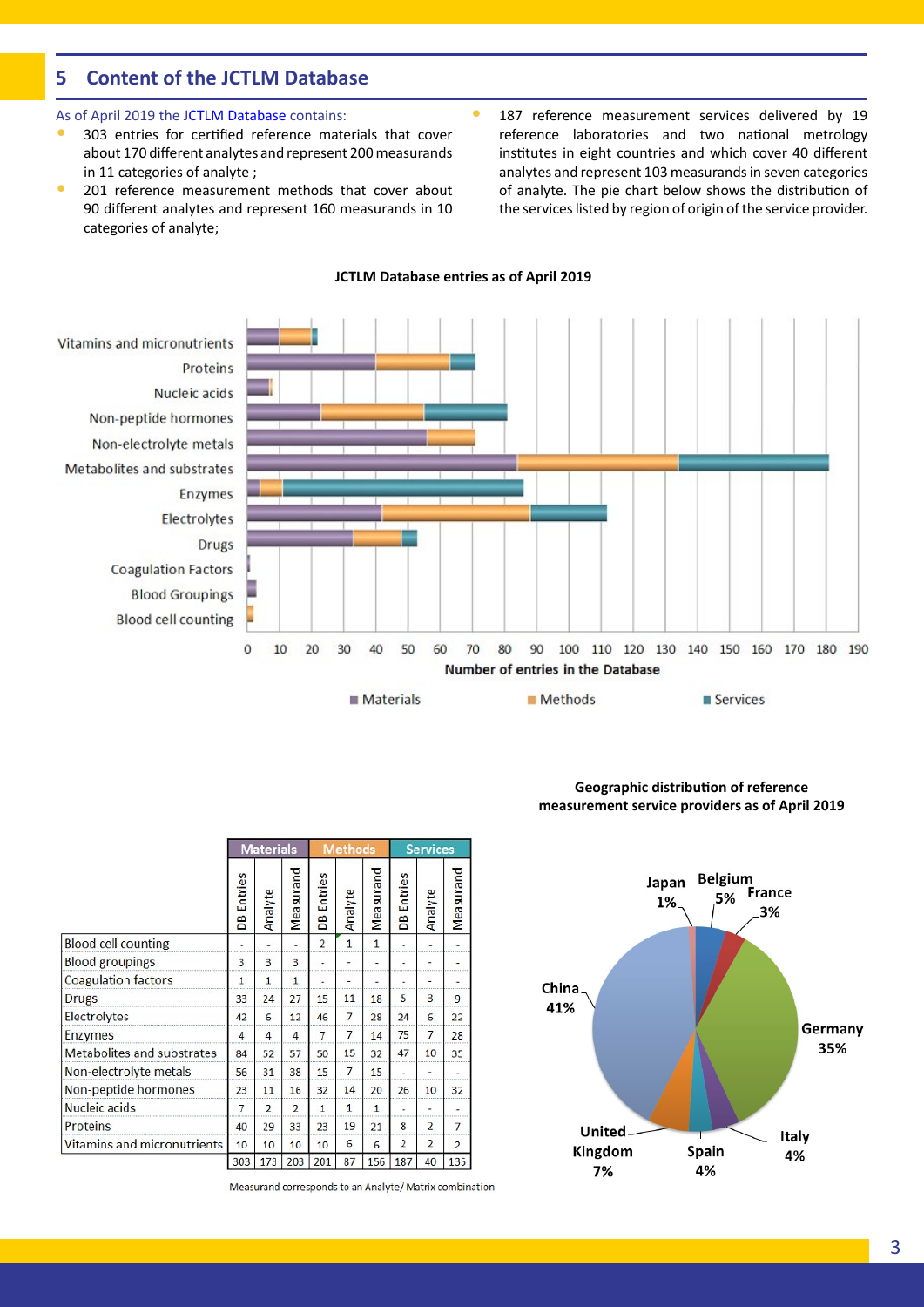#### **6 A new JCTLM Task Force focusing on the implementation of reference measurement systems**

#### **Mauro Panteghini1 , Federica Braga<sup>1</sup> , Robert Wielgosz<sup>2</sup>**

<sup>1</sup> Research Centre for Metrological Traceability in Laboratory Medicine (CIRME), University of Milan, Milano, Italy.

2 Bureau International des Poids et Mesures Pavillon de Breteuil, Sevres Cedex, France.

Only a brief description of metrological traceability and associated uncertainty is often provided with commercial calibrators. The information is often limited to the name of higher-order reference materials and/or reference procedures to which the assay calibration is traceable, without any description of implementation steps. Information such as the applied calibration hierarchy, the measurement uncertainty associated with calibrator, and the employed acceptable uncertainty limits is often partly reported. To fully verify the characteristics of commercial measuring systems, laboratory users should be able to access the following: a) an indication of higher-order references (materials and/or procedures) used to assign traceable values to calibrators, b) which internal calibration hierarchy has been applied by the manufacturer and a detailed description of each step, and c) the combined measurement uncertainty value of commercial calibrators, and which, if any, acceptable limits for uncertainty of calibrators were applied in the validation of the measuring system.

Accumulated experience is showing that standardization projects not only have to address metrological traceability but should also consider the efficacy of its implementation. Previous analyses highlighted how strongly the measurement uncertainty may be dependent on the type of traceability chain adopted by the IVD manufacturers to implement the traceability of their calibrators. It has been shown that the selection of different types of traceability chains (all employing reference materials and procedures listed in the JCTLM database) may lead to different combined uncertainties at the level of commercial calibrators, not always permitting to fulfil the suitable uncertainty budget at the level of clinical sample measurements. Therefore, in order to aid IVD manufacturers in the implementation of metrological traceability, the identification and definition of available reference measurement systems and of metrological traceability chains in their entirety and not just in their main components (i.e., reference materials and methods) can be extremely helpful. With this in mind, the JCTLM Executive Committee approved, during its last annual meeting, the creation of the [JCTLM Task Force on](https://www.bipm.org/en/committees/cc/wg/jctlm-tf-rmsi.html)  [Reference Measurement System Implementation \(TF-](https://www.bipm.org/en/committees/cc/wg/jctlm-tf-rmsi.html)[RMSI\),](https://www.bipm.org/en/committees/cc/wg/jctlm-tf-rmsi.html) with the aim to provide guidance on reference measurement system implementation to the IVD community. This activity will be timely with the upcoming publication of the revised ISO 17511 standard that lays out the requirements for establishing reference measurement systems and their implementation by IVD manufacturers.



The figure shows the terms of reference for TF-RMSI. A key output will be the identification of available reference measurement systems and metrological traceability chains in their entirety. The illustration of the evolution of measurement uncertainty through the entire metrological traceability chains and the identification of measurands for which further advancements to existing reference systems are needed or some components of the reference system are lacking will allow to indicate areas for improvement for reference providers and IVD manufacturers and to help prioritise future efforts. Based on the work of the TF-RMSI and the content of the revised ISO 17511 standard, the JCTLM guidance document on reporting metrological traceability will be reviewed. The progress of the TF-RMSI activity will be reported at future meetings of JCTLM members and stakeholders, where next steps on promotion of this work and future collaborative efforts between JCTLM and appropriate organizations will be proposed.

Selected references

- Braga F, Panteghini M. Verification of in vitro medical diagnostics (IVD) metrological traceability: responsibilities and strategies. *Clin Chim Acta* 2014;432:55-61.
- Braga F, Infusino I, Panteghini M. Performance criteria for combined uncertainty budget in the implementation of metrological traceability. *Clin Chem Lab Med* 2015;53:905‑912.
- Braga F, Panteghini M. Defining permissible limits for the combined uncertainty budget in the implementation of metrological traceability. *Clin Biochem* 2018;57:7-11.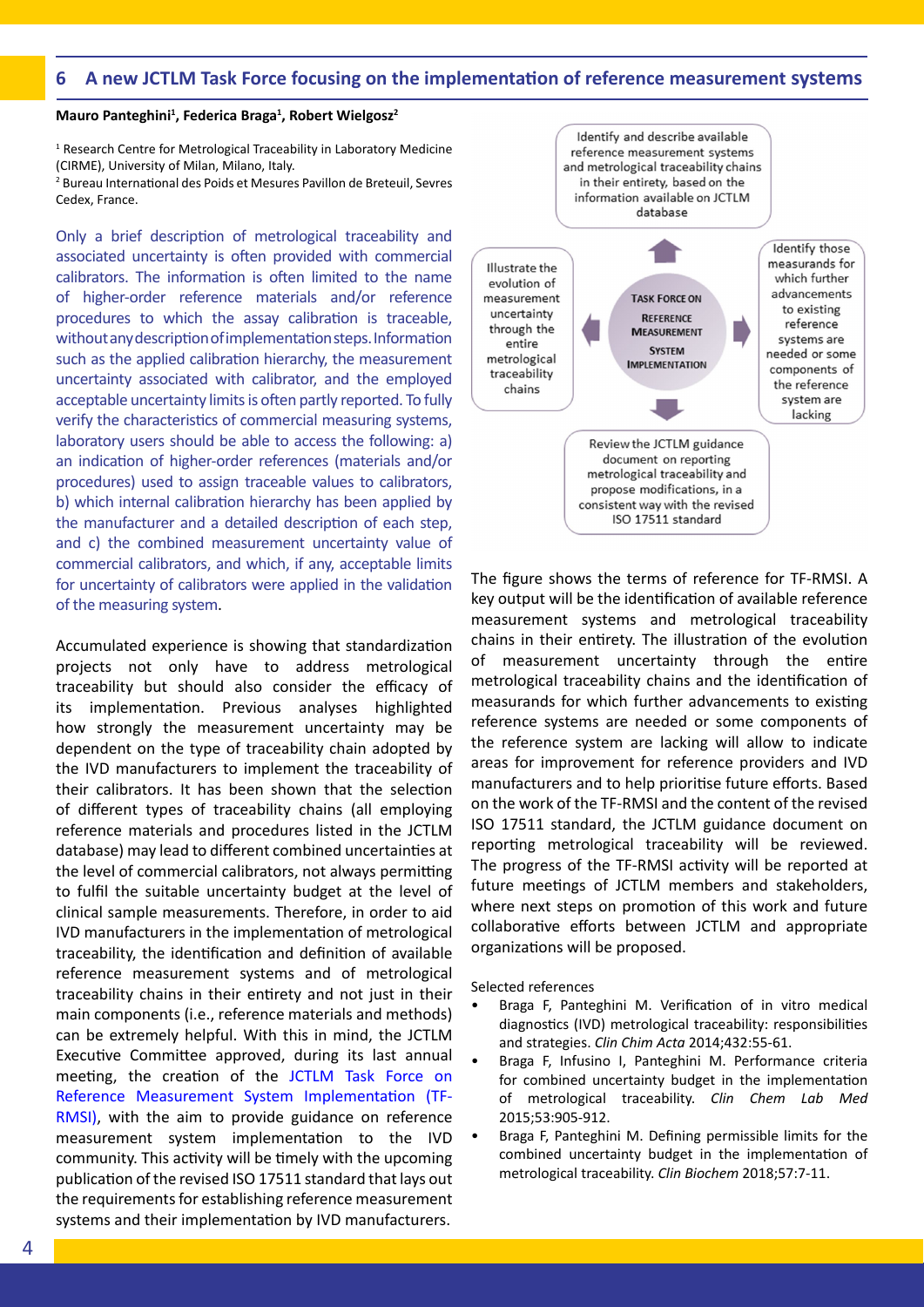## **7 Importance of metrological traceability for EQA**

External Quality Assurance is mandatory for many laboratories and when used effectively it can provide many opportunities for improvement including the following:

- Characterize test bias and imprecision across multiple methods
- Identify interfering substances and quantify their effects across multiple methods
- Provide clinical laboratories with reliable information for replacing unsatisfactory methods
- Identify clinical laboratories that are at risk of poor performance
- Satisfy accreditation and regulatory requirements
- Assessment of method robustness to clinically relevant interference
- Assessment of individual laboratory performance
- Audit of wider aspects of analytical performance and educational activities.

However, because EQA schemes have access to large volumes of method specific data which can be used at a more global level they can assist in the harmonization of methods. This data can be used as a post market surveillance process.

However, EQA schemes are often tailored to and operate



Dr Tony Badrick

at a local level rather than globally and this limits their ability to perform this key role. In this Newsletter's Special Report, Dr Tony Badrick shares his views on how EQA schemes can work together and provide much needed information on an aspect of traceability in laboratory medicine.

Download the [Special report on The role of EQA in](https://www.bipm.org/utils/common/pdf/JCTLM/JCTLM_Newsletter_2019_Special_Report.pdf)  [monitoring traceability by T. Badrick, April 2019, 3pp.](https://www.bipm.org/utils/common/pdf/JCTLM/JCTLM_Newsletter_2019_Special_Report.pdf)

## **8 Activities of the WG-TEP**

After a hectic year of activity in 2017 the Working Group for Traceability, Education and Promotion (WG-TEP) settled to a year of steady progress in 2018. Achievements included:

#### **Website**:

The website [www.jctlm.org](http://www.jctlm.org) continues to be updated on a regular basis with news items and additional freely available resources. The website is well used with an excellent global profile and feedback is positive. Revision of the home page took place in March 2019.

#### **Webinars**:

WG-TEP completed its task of publishing ten short webinars on the IFCC eAcademy. The webinars can be accessed directly [here.](http://eacademy.ifcc.org/topics/other-areas-of-laboratory-medicine/traceability-in-laboratory-medicine/)

#### **Presentations at conferences**:

During 2018, presentations on traceability in laboratory medicine were made in nine countries. The JCTLM was invited to present to the 26th meeting of the General Conference on Weights and Measures (CGPM) held in Versailles, France in November 2018. The presentation is available [here](http://www.jctlm.org/meetings/).

#### **Auspices**:

JCTLM Auspices were awarded to scientific meetings in five countries. To apply for JCTLM auspices, access the form [here](http://www.jctlm.org/media/1021/7_jctlm-auspices-guidelines_feb-2016.pdf).

#### **Publications**:

Google scholar reveals >350 publications mentioning traceability and laboratory medicine in 2018, almost 100 of these mentioned JCTLM. Key publications are listed in the Publications section of [www.jctlm.org](http://www.jctlm.org/). To list other key publications contact the Secretariat at jctlm@bipm. org.

#### **Newsletter**:

The last annual Newsletter was published in April together with a special report on commutability by Neil Greenberg and Greg Miller.

#### **Survey of JCTLM Members**:

A survey of JCTLM Members was conducted to assess the level of satisfaction with JCTLM services. Overall, the responses indicated that Members gave 'very valuable' or 'valuable' ratings to the JCTLM database; the resources on [www.jctlm.org](http://www.jctlm.org/); and the JCTLM channels of communication.

#### **Future work**

The WG-TEP has two active projects for 2019:

- Agreeing and future workstreams. These will be notified to JCTLM Members shortly
- Organizing the JCTLM scientific Meeting entitled 'Accurate results for patient care'. A separate item on this meeting appears in this Newsletter.